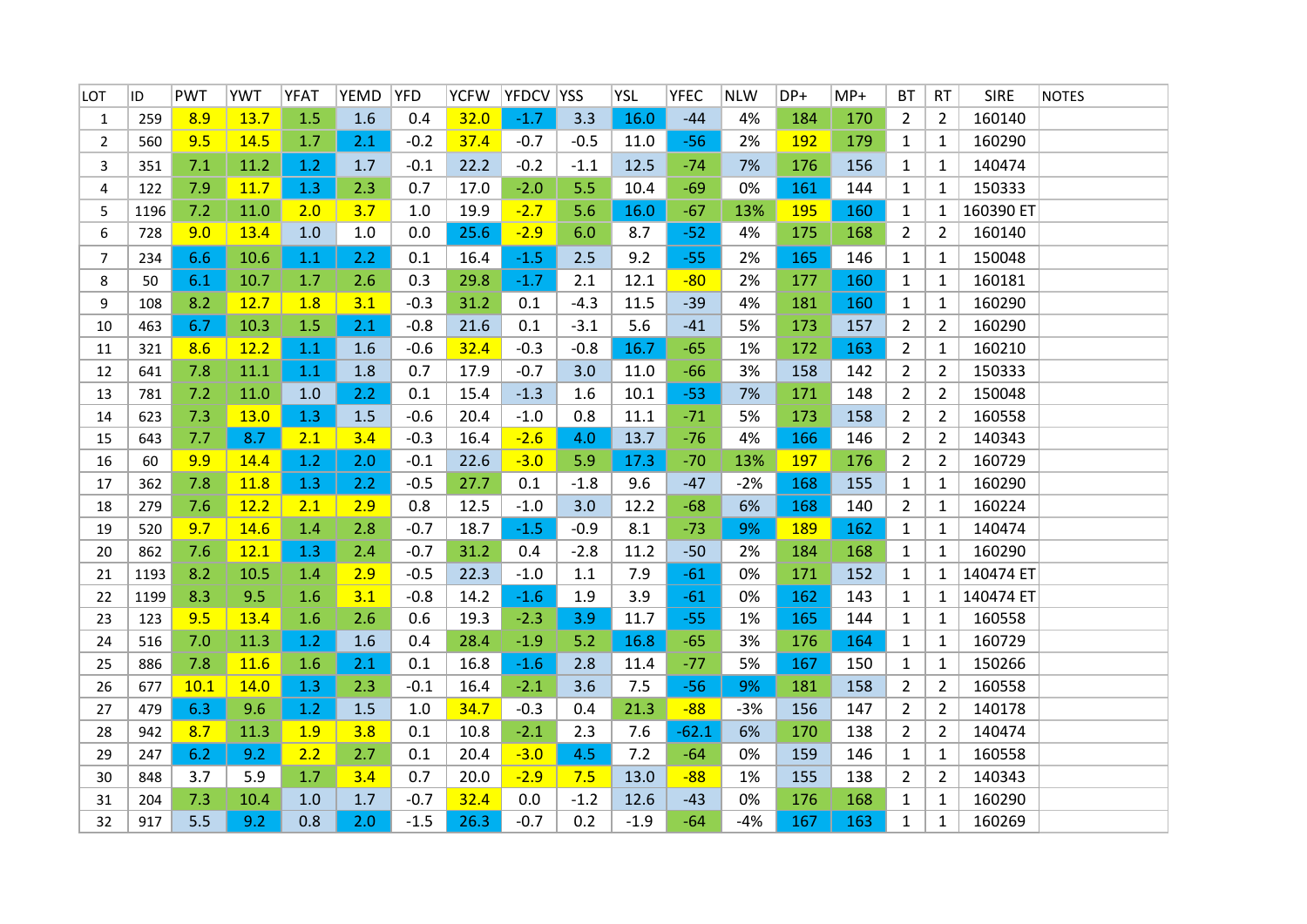| 33 | 232  | 9.3 | <b>11.6</b> | 1.7 | 3.2 | $-1.1$ | 14.2 | $-0.8$ | $-0.8$ | 12.3 | $-66$ | 7%    | 181 | 154 | $\overline{2}$ | $\overline{2}$ | 160390    |                   |
|----|------|-----|-------------|-----|-----|--------|------|--------|--------|------|-------|-------|-----|-----|----------------|----------------|-----------|-------------------|
| 34 | 310  | 6.5 | 8.1         | 0.9 | 1.6 | $-0.6$ | 29.8 | $-0.4$ | 0.4    | 8.2  | $-60$ | 1%    | 167 | 160 | $\overline{2}$ | $\overline{2}$ | 160210    |                   |
| 35 | 173  | 8.7 | 13.3        | 1.2 | 2.0 | $-0.1$ | 24.5 | $-1.7$ | 2.5    | 10.5 | $-62$ | 4%    | 177 | 162 | $\mathbf{1}$   | $\mathbf{1}$   | 160558    |                   |
| 36 | 280  | 9.8 | 11.9        | 1.3 | 2.1 | $-0.3$ | 14.4 | $-2.4$ | 3.0    | 8.0  | $-62$ | 5%    | 164 | 147 | $\overline{2}$ | $\overline{2}$ | 160558    |                   |
| 37 | 175  | 6.4 | 11.9        | 2.0 | 2.9 | 0.1    | 15.5 | $-2.9$ | 4.9    | 10.3 | $-76$ | 2%    | 168 | 149 | $\mathbf{1}$   | $\mathbf{1}$   | 160224    |                   |
| 38 | 231  | 8.3 | 11.2        | 1.8 | 3.3 | $-0.8$ | 15.9 | 0.0    | $-1.9$ | 10.5 | $-73$ | 7%    | 179 | 151 | $\overline{2}$ | $\overline{2}$ | 160390    |                   |
| 39 | 875  | 7.4 | 12.3        | 2.0 | 2.3 | $-0.1$ | 17.8 | $-1.4$ | 2.6    | 8.7  | $-88$ | 7%    | 177 | 157 | $\mathbf{1}$   | $\mathbf{1}$   | 160224    | B/+ Booroola gene |
| 40 | 464  | 7.8 | 11.7        | 1.8 | 2.7 | 0.1    | 21.7 | $-0.1$ | $-1.2$ | 3.7  | $-31$ | 6%    | 173 | 151 | $\overline{2}$ | $\overline{2}$ | 160290    |                   |
| 41 | 408  | 8.2 | 11.5        | 1.3 | 1.9 | $-0.2$ | 20.9 | $-0.6$ | 1.0    | 11.8 | $-56$ | 9%    | 181 | 160 | $\overline{2}$ | $\overline{2}$ | 160390    |                   |
| 42 | 721  | 5.1 | 10.0        | 1.3 | 2.5 | 0.1    | 33.6 | 1.1    | $-4.2$ | 13.6 | $-40$ | 3%    | 178 | 160 | $\overline{2}$ | $\overline{2}$ | 160290    |                   |
| 43 | 183  | 8.1 | 10.7        | 0.9 | 2.1 | $-0.7$ | 28.8 | $-0.8$ | $-0.4$ | 7.5  | $-49$ | 4%    | 185 | 169 | $\overline{2}$ | $\overline{2}$ | 140474    |                   |
| 44 | 436  | 7.3 | 10.5        | 1.7 | 3.1 | 0.7    | 15.2 | $-1.9$ | 2.0    | 12.2 | $-64$ | 8%    | 168 | 138 | $\mathbf{1}$   | $\mathbf{1}$   | 160390    |                   |
| 45 | 16   | 8.7 | 11.7        | 1.6 | 3.4 | $-0.3$ | 21.9 | $-0.8$ | $-0.9$ | 11.3 | $-59$ | 10%   | 190 | 159 | $\overline{2}$ | $\overline{2}$ | 140474    |                   |
| 46 | 414  | 6.6 | 10.6        | 1.5 | 2.6 | 0.0    | 11.1 | $-0.7$ | 2.4    | 5.7  | $-76$ | 7%    | 170 | 145 | $\overline{3}$ | 3              | 150333    |                   |
| 47 | 428  | 6.2 | 9.9         | 1.0 | 1.7 | $-0.4$ | 23.8 | $-1.0$ | 0.2    | 11.2 | $-75$ | 6%    | 171 | 156 | $\overline{2}$ | $\overline{2}$ | 160210    |                   |
| 48 | 836  | 7.8 | 11.3        | 1.4 | 2.2 | $-0.9$ | 20.8 | $-1.2$ | 0.6    | 8.8  | $-78$ | 6%    | 178 | 161 | 3              | 3              | 160390    |                   |
| 49 | 621  | 5.8 | 8.4         | 1.9 | 3.4 | 0.0    | 20.6 | $-1.5$ | 3.6    | 10.9 | $-79$ | 7%    | 177 | 154 | $\overline{2}$ | $\overline{2}$ | 140343    |                   |
| 50 | 651  | 7.2 | 11.2        | 1.4 | 1.1 | 0.1    | 26.1 | $-2.7$ | 6.4    | 7.1  | $-52$ | 2%    | 169 | 165 | $\overline{2}$ | $\overline{2}$ | 160140    |                   |
| 51 | 184  | 8.5 | 13.0        | 1.1 | 2.0 | $-0.8$ | 18.2 | $-1.1$ | 0.4    | 15.1 | $-59$ | 5%    | 175 | 158 | $\mathbf{1}$   | $\mathbf{1}$   | 160729    |                   |
| 52 | 1179 | 6.1 | 10.4        | 1.3 | 1.9 | 0.5    | 23.1 | $-1.0$ | 0.0    | 8.7  | $-50$ | 0%    | 173 | 157 | $\mathbf{1}$   | $\mathbf{1}$   | syndicate |                   |
| 53 | 499  | 5.9 | 8.7         | 1.1 | 2.5 | $-0.4$ | 23.0 | $-1.8$ | 1.6    | 14.4 | $-71$ | 9%    | 184 | 162 | $\overline{2}$ | $\overline{2}$ | 160390    |                   |
| 54 | 379  | 9.0 | 13.2        | 2.0 | 2.7 | 1.2    | 30.1 | $-2.4$ | 5.4    | 13.5 | $-54$ | 1%    | 176 | 157 | $\overline{2}$ | $\mathbf{1}$   | 160140    |                   |
| 55 | 610  | 6.9 | 10.6        | 1.6 | 2.6 | $-0.4$ | 23.1 | $-0.7$ | $-0.1$ | 9.6  | $-54$ | 2%    | 170 | 152 | $\overline{2}$ | $\overline{2}$ | 160290    |                   |
| 56 | 349  | 8.7 | 10.6        | 0.8 | 1.3 | $-0.2$ | 23.2 | $-1.0$ | 2.7    | 9.6  | $-61$ | 3%    | 171 | 162 | $\mathbf{1}$   | $\mathbf{1}$   | 150333    |                   |
| 57 | 927  | 7.8 | 12.3        | 1.9 | 3.1 | 1.1    | 10.1 | $-0.9$ | 3.0    | 8.7  | $-80$ | 8%    | 167 | 133 | $\overline{2}$ | $\overline{2}$ | 160224    |                   |
| 58 | 399  | 8.7 | 11.3        | 1.6 | 1.9 | 0.5    | 21.7 | $-2.9$ | 6.2    | 9.5  | $-40$ | 1%    | 163 | 150 | $\mathbf{1}$   | $\mathbf{1}$   | 160140    |                   |
| 59 | 496  | 5.8 | 9.1         | 1.0 | 1.7 | $-0.4$ | 24.0 | $-1.0$ | 1.8    | 14.6 | $-80$ | 3%    | 165 | 154 | $\overline{2}$ | $\overline{2}$ | 160210    |                   |
| 60 | 885  | 7.3 | 11.4        | 1.5 | 1.6 | 0.2    | 10.8 | $-2.7$ | 4.0    | 10.8 | $-51$ | 10%   | 166 | 147 | $\overline{2}$ | $\overline{2}$ | 150266    |                   |
| 61 | 177  | 8.7 | 14.2        | 1.7 | 2.3 | 0.1    | 27.0 | $-1.7$ | 2.6    | 9.9  | $-41$ | 9%    | 196 | 175 | $\overline{2}$ | $\overline{2}$ | 160290    |                   |
| 62 | 536  | 6.8 | 10.1        | 0.7 | 1.2 | $-0.5$ | 24.8 | $-2.5$ | 5.6    | 8.5  | $-51$ | 1%    | 165 | 162 | $\mathbf{1}$   | $\mathbf{1}$   | 160140    |                   |
| 63 | 326  | 6.2 | 9.3         | 1.4 | 1.8 | 0.4    | 26.7 | $-2.1$ | 5.9    | 7.8  | $-49$ | $-3%$ | 156 | 150 | $\mathbf{1}$   | $\mathbf{1}$   | 160140    |                   |
| 64 | 672  | 6.7 | 10.5        | 1.1 | 1.5 | $-0.9$ | 9.1  | $-1.9$ | 1.4    | 10.1 | $-60$ | 1%    | 148 | 136 | $\overline{2}$ | $\overline{2}$ | 160558    |                   |
| 65 | 773  | 5.7 | 8.2         | 1.6 | 2.1 | $-0.1$ | 18.9 | $-3.4$ | 7.0    | 6.0  | $-44$ | $-3%$ | 150 | 143 | $\overline{2}$ | $\overline{2}$ | 160140    |                   |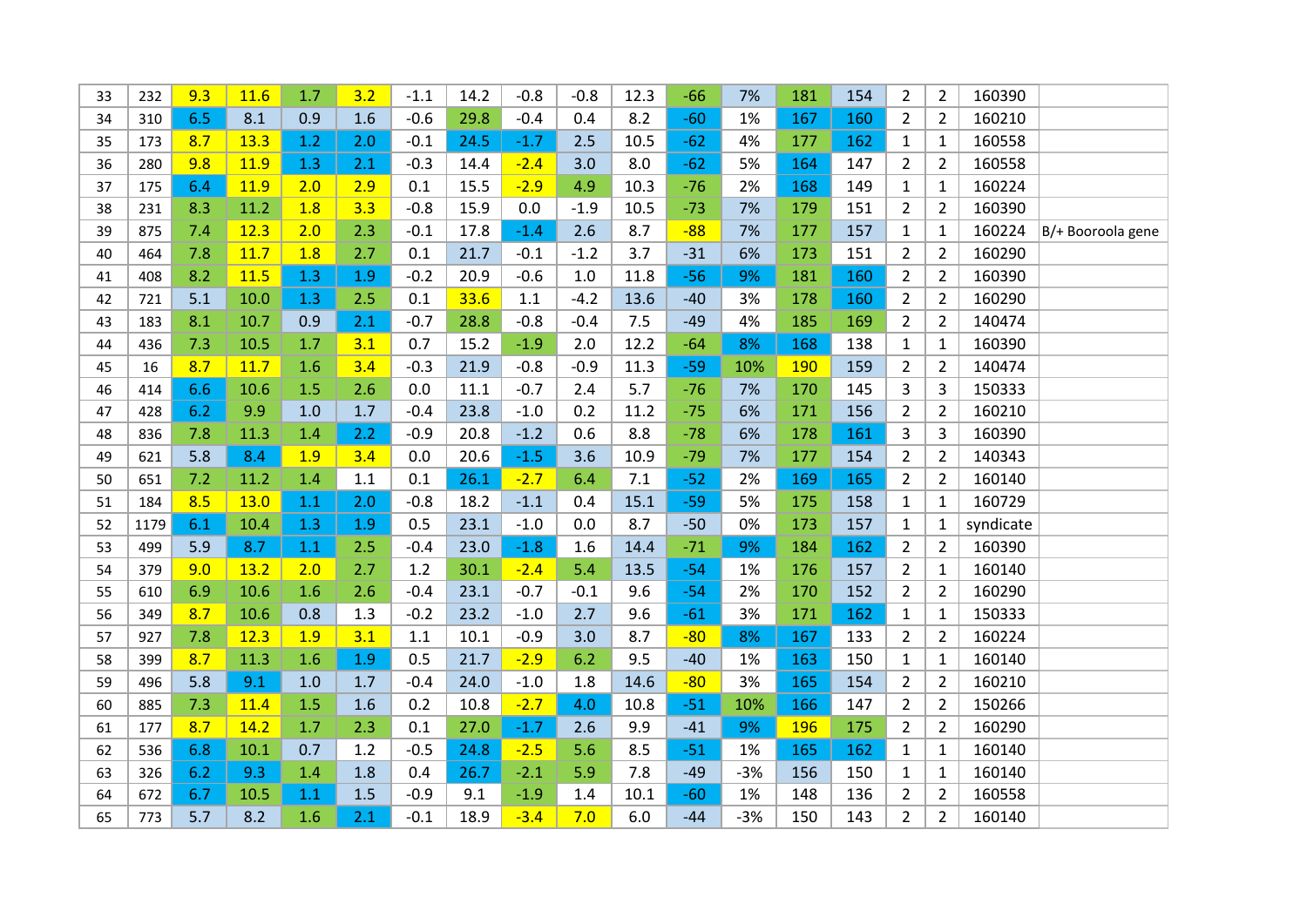| 66   | 686  | 5.3 | 7.0         | 1.1 | 1.8 | 0.5    | 18.7 | $-3.6$ | 9.5    | 11.7 | $-53$ | $-3%$ | 144        | 139 | $\overline{2}$ | $\overline{2}$ | 160140    |                   |
|------|------|-----|-------------|-----|-----|--------|------|--------|--------|------|-------|-------|------------|-----|----------------|----------------|-----------|-------------------|
| 67   | 374  | 7.4 | 11.0        | 1.7 | 2.8 | 0.7    | 16.1 | $-2.3$ | 5.7    | 12.6 | $-53$ | 4%    | 164        | 143 | $\overline{2}$ | $\mathbf{1}$   | 160224    |                   |
| 68   | 569  | 5.2 | 7.4         | 1.0 | 2.0 | $-0.2$ | 15.7 | $-1.7$ | 3.7    | 12.7 | $-58$ | 0%    | 154        | 141 | $\mathbf{1}$   | $\mathbf{1}$   | 150048    |                   |
| 69   | 38   | 4.1 | 8.6         | 0.9 | 0.9 | $-0.8$ | 16.9 | $-0.9$ | $-1.0$ | 11.5 | $-80$ | $-2%$ | 142        | 139 | $\overline{2}$ | $\overline{2}$ | 140178    |                   |
| 70   | 61   | 5.5 | 8.8         | 1.3 | 2.9 | 0.0    | 21.6 | $-0.4$ | 0.1    | 15.2 | $-78$ | 2%    | 166        | 145 | $\mathbf{1}$   | 1              | 160224    | B/+ Booroola gene |
| 71   | 284  | 4.2 | 6.0         | 1.1 | 2.0 | $-0.4$ | 17.0 | 0.0    | 0.1    | 16.4 | $-85$ | 2%    | 149        | 137 | $\overline{2}$ | $\overline{2}$ | 160210    |                   |
| 72   | 165  | 5.2 | 9.8         | 1.4 | 1.2 | $-0.4$ | 20.5 | $-2.7$ | 5.3    | 8.7  | $-70$ | $-3%$ | 155        | 153 | $\mathbf{1}$   | $\mathbf{1}$   | 160140    |                   |
| 73   | 638  | 5.9 | 7.7         | 0.9 | 0.8 | $-0.7$ | 29.1 | $-0.7$ | $-0.6$ | 13.8 | $-74$ | 1%    | 160        | 159 | $\mathbf{1}$   | $\mathbf{1}$   | 160210    |                   |
| 74   | 558  | 8.1 | 11.4        | 1.2 | 1.4 | $-0.8$ | 17.9 | $-0.9$ | 0.5    | 2.4  | $-60$ | 2%    | 161        | 151 | $\mathbf{1}$   | $\mathbf{1}$   | 160558    |                   |
| 75   | 609  | 6.6 | 9.6         | 1.6 | 2.8 | $-0.2$ | 19.0 | $-0.5$ | 0.0    | 7.1  | $-48$ | 1%    | 162        | 143 | $\overline{2}$ | $\overline{2}$ | 160290    |                   |
| 76   | 745  | 4.2 | 8.2         | 1.3 | 1.3 | $-1.1$ | 10.7 | $-0.9$ | 1.9    | 6.3  | $-62$ | 8%    | 165        | 153 | $\overline{2}$ | 2              | 150266    |                   |
| $77$ | 253  | 8.3 | 12.7        | 1.4 | 1.8 | 0.4    | 28.3 | $-1.0$ | 1.6    | 12.0 | $-74$ | 4%    | 180        | 162 | $\overline{2}$ | $\mathbf{1}$   | 160558    |                   |
| 78   | 911  | 7.8 | 11.0        | 0.9 | 1.2 | $-0.2$ | 19.1 | $-0.5$ | 0.2    | 10.1 | $-79$ | 5%    | 162        | 148 | $\overline{2}$ | $\overline{2}$ | 160558    |                   |
| 79   | 333  | 6.9 | 8.0         | 1.1 | 2.4 | $-0.4$ | 24.4 | $-1.1$ | 0.5    | 10.4 | $-60$ | 10%   | 184        | 163 | $\overline{2}$ | $\overline{2}$ | 140474    |                   |
| 80   | 701  | 5.8 | 9.8         | 1.2 | 2.0 | 0.1    | 18.2 | $-2.5$ | 6.3    | 14.7 | $-79$ | 4%    | 166        | 153 | $\overline{2}$ | $\overline{2}$ | 160729    |                   |
| 81   | 915  | 7.6 | 12.7        | 1.6 | 2.3 | 0.7    | 26.6 | $-2.3$ | 6.6    | 15.2 | $-64$ | 2%    | 176        | 160 | $\mathbf{1}$   | $\mathbf{1}$   | 160729    |                   |
| 82   | 413  | 6.3 | 10.7        | 1.1 | 1.2 | $-0.7$ | 10.1 | $-1.8$ | 1.6    | 8.1  | $-58$ | 4%    | 154        | 142 | $\overline{2}$ | $\overline{2}$ | 150266    |                   |
| 83   | 233  | 7.3 | <b>11.9</b> | 1.3 | 1.8 | $-0.2$ | 11.6 | $-2.1$ | 3.6    | 9.2  | $-61$ | 3%    | 156        | 141 | $\mathbf{1}$   | $\mathbf{1}$   | 160558    |                   |
| 84   | 139  | 6.1 | 10.7        | 1.8 | 2.8 | 1.4    | 20.9 | $-2.1$ | 5.3    | 16.3 | $-86$ | 4%    | 167        | 144 | $\mathbf{1}$   | $\mathbf{1}$   | 160224    | B/+ Booroola gene |
| 85   | 588  | 5.6 | 9.1         | 1.7 | 3.4 | 0.1    | 20.5 | $-0.7$ | $-0.6$ | 15.3 | $-79$ | 11%   | 183        | 152 | $\overline{2}$ | $\overline{2}$ | 160194    |                   |
| 86   | 1151 | 4.7 | 8.7         | 1.5 | 2.6 | 0.2    | 19.6 | $-0.5$ | 0.0    | 8.2  | $-75$ | 0%    | 170        | 151 | $\mathbf{1}$   | 1              | syndicate |                   |
| 87   | 690  | 3.5 | 9.1         | 1.9 | 3.0 | $-1.1$ | 21.3 | $-1.7$ | $-0.1$ | 10.0 | $-64$ | 5%    | 181        | 161 | $\overline{2}$ | $\mathbf{1}$   | 160181    |                   |
| 88   | 553  | 3.7 | 5.3         | 1.6 | 3.1 | $-0.2$ | 21.3 | $-1.0$ | 1.7    | 11.7 | $-76$ | 1%    | 157        | 141 | $\mathbf{1}$   | $\mathbf{1}$   | 140343    |                   |
| 89   | 294  | 5.4 | 6.6         | 1.1 | 2.7 | 1.1    | 23.1 | $-3.1$ | 5.4    | 15.7 | $-65$ | $-7%$ | 144        | 131 | $\mathbf{1}$   | $\mathbf{1}$   | 150048    |                   |
| 90   | 115  | 4.6 | 6.9         | 1.0 | 2.3 | $-0.8$ | 12.6 | $-1.1$ | 1.3    | 6.6  | $-78$ | 7%    | 166        | 147 | $\mathbf{1}$   | $\mathbf{1}$   | 160390    |                   |
| 91   | 896  | 4.1 | 6.4         | 1.5 | 2.4 | $-0.2$ | 17.5 | 0.2    | $-1.1$ | 9.7  | $-63$ | 2%    | 154        | 137 | $\mathbf{1}$   | $\mathbf{1}$   | 160194    |                   |
| 92   | 475  | 6.9 | 10.1        | 1.3 | 2.7 | $-0.4$ | 22.2 | $-1.5$ | 1.5    | 9.6  | $-70$ | $-1%$ | 165        | 148 | $\overline{2}$ | $\overline{2}$ | 140474    |                   |
| 93   | 601  | 4.9 | 7.3         | 0.8 | 2.0 | $-1.1$ | 24.9 | 0.5    | $-2.7$ | 11.8 | $-85$ | $-3%$ | 152        | 146 | $\mathbf{1}$   | $\mathbf{1}$   | 160210    |                   |
| 94   | 814  | 5.9 | 9.6         | 1.3 | 2.0 | $-0.6$ | 13.2 | $-1.7$ | 1.5    | 10.1 | $-75$ | 2%    | 158        | 142 | $\overline{2}$ | $\overline{2}$ | 140178    |                   |
| 95   | 491  | 6.7 | 11.1        | 1.4 | 1.8 | $-0.1$ | 15.2 | $-1.7$ | 1.6    | 10.5 | $-87$ | 3%    | 159        | 143 | $\overline{2}$ | $\overline{2}$ | 140178    |                   |
| 96   | 1132 | 7.5 | 12.2        | 1.8 | 2.8 | $-0.3$ | 14.8 | $-1.5$ | 0.0    | 8.3  | $-56$ | 0%    | 177        | 154 | $\mathbf{1}$   | $\mathbf{1}$   | syndicate |                   |
| 97   | 348  | 9.7 | 13.8        | 1.9 | 3.2 | 0.5    | 34.1 | 1.0    | $-3.2$ | 14.7 | $-44$ | 6%    | <b>192</b> | 165 | $\mathbf{1}$   | $\mathbf{1}$   | 160290    |                   |
| 98   | 679  | 4.7 | 8.6         | 1.2 | 2.0 | $-0.6$ | 21.7 | 1.1    | $-4.5$ | 12.5 | $-72$ | $-1%$ | 155        | 141 | $\mathbf{1}$   | $\mathbf{1}$   | 140178    |                   |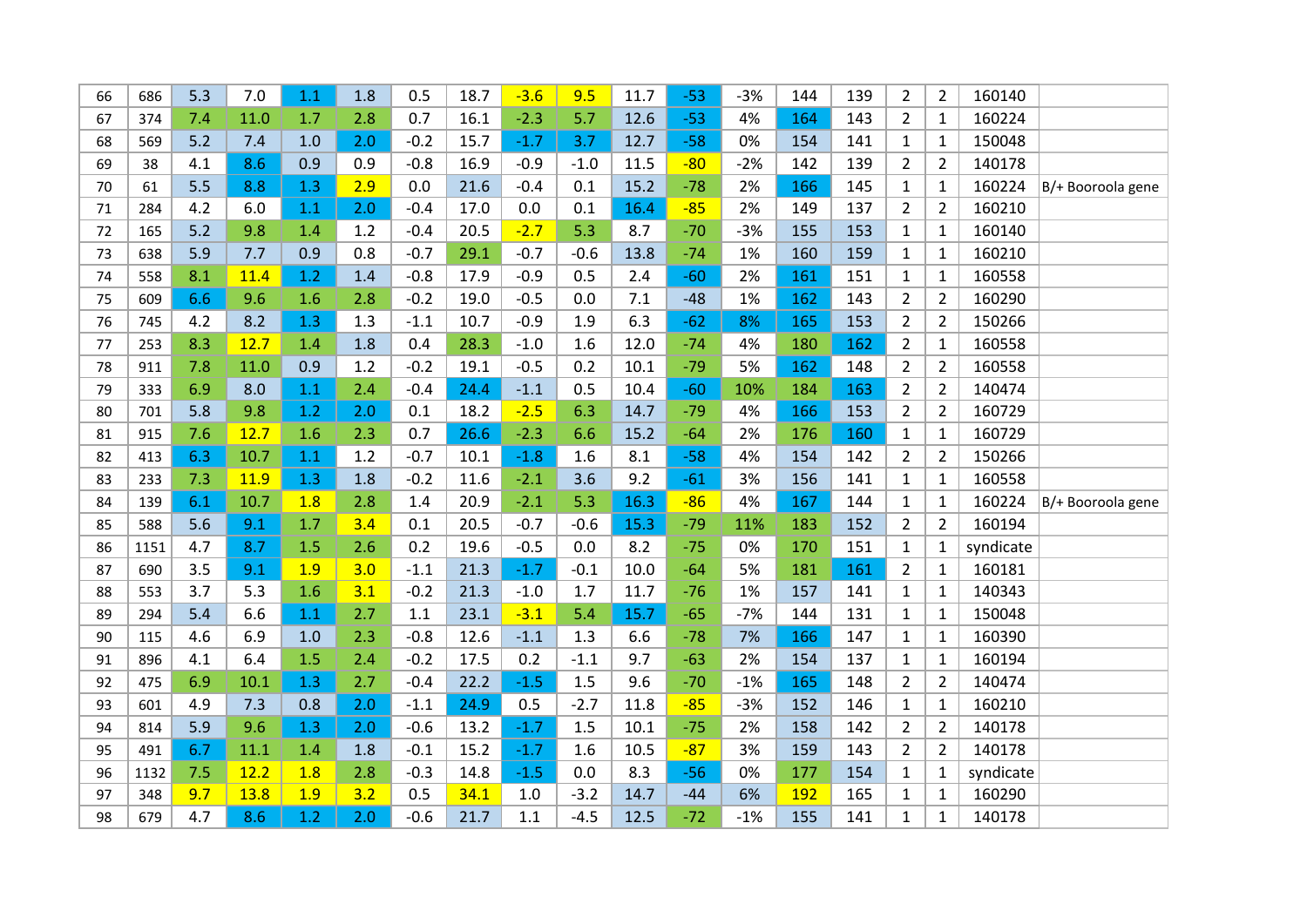| 99            | 114  | 9.1 | 10.5 | 1.4 | 2.9 | 0.4    | 24.0 | 0.1    | $-1.2$ | 15.3 | $-58$   | 9%    | 181 | 151 | $\overline{2}$  | $\overline{2}$ | 160390    |  |
|---------------|------|-----|------|-----|-----|--------|------|--------|--------|------|---------|-------|-----|-----|-----------------|----------------|-----------|--|
| 100           | 722  | 5.7 | 10.7 | 1.4 | 2.4 | $-0.9$ | 26.1 | $-0.8$ | $-1.6$ | 11.6 | $-40$   | 3%    | 178 | 164 | $2^{\circ}$     | $\overline{2}$ | 160290    |  |
| 101           | 78   | 6.1 | 9.0  | 1.3 | 1.9 | $-0.7$ | 23.8 | $-0.3$ | $-1.4$ | 9.9  | $-84$   | $-2%$ | 159 | 149 | $\mathbf{1}$    | $\mathbf{1}$   | 140178    |  |
| 102           | 549  | 5.2 | 8.6  | 0.8 | 1.6 | 0.3    | 24.6 | $-0.8$ | 3.0    | 9.9  | $-63$   | 0%    | 157 | 148 | $\mathbf{1}$    | $\mathbf{1}$   | 160558    |  |
| 103           | 926  | 6.7 | 8.4  | 1.2 | 1.9 | $-0.1$ | 25.0 | $-1.8$ | 3.8    | 21.6 | $-74$   | 0%    | 159 | 149 | $1\overline{ }$ | $\mathbf{1}$   | 160210    |  |
| 104           | 1144 | 6.0 | 10.1 | 1.7 | 2.8 | 0.9    | 12.1 | $-1.5$ | 0.0    | 10.3 | $-75$   | 0%    | 159 | 135 | $\mathbf{1}$    | $\mathbf{1}$   | syndicate |  |
| 105           | 545  | 5.7 | 9.0  | 1.2 | 1.6 | $-0.6$ | 25.0 | $-1.9$ | 2.8    | 10.2 | $-70$   | 0%    | 161 | 156 | $1\overline{ }$ | $\mathbf{1}$   | 160558    |  |
| 106           | 583  | 5.8 | 9.9  | 1.7 | 2.3 | 1.1    | 14.4 | $-1.2$ | 4.2    | 12.4 | $-67$   | 8%    | 160 | 134 | $\overline{2}$  | $\overline{2}$ | 160224    |  |
| 107           | 343  | 4.7 | 7.5  | 1.0 | 1.7 | $-1.1$ | 7.3  | 0.1    | $-1.5$ | 3.3  | $-62.3$ | 9%    | 159 | 142 | $\overline{2}$  | $\overline{2}$ | 160194    |  |
| 108           | 710  | 4.8 | 6.9  | 1.2 | 1.6 | $-0.3$ | 11.4 | $-2.2$ | 4.4    | 5.7  | $-77$   | 5%    | 153 | 140 | $\overline{2}$  | $\overline{2}$ | 160194    |  |
| 109           | 634  | 6.7 | 8.9  | 1.8 | 2.3 | $-0.6$ | 16.4 | $-2.7$ | 2.9    | 9.2  | $-74$   | 4%    | 162 | 149 | 2 <sup>1</sup>  | $\overline{2}$ | 160558    |  |
| 110           | 1148 | 5.1 | 8.5  |     | 3.3 |        |      |        |        |      |         |       | 156 |     | $\mathbf{1}$    | $\mathbf{1}$   | syndicate |  |
| 111           | 163  | 6.6 | 9.3  | 1.2 | 2.2 | $-0.2$ | 17.3 | 0.2    | 1.2    | 4.7  | $-65$   | $-3%$ | 151 | 139 | $1\overline{ }$ | $\mathbf{1}$   | 150333    |  |
| 112           | 245  | 6.9 | 8.4  | 1.3 | 2.9 | $-0.1$ | 15.1 | $-2.0$ | 3.1    | 10.0 | $-64$   | 4%    | 164 | 142 | $1\overline{ }$ | $\mathbf{1}$   | 140474    |  |
| 113           | 291  | 7.2 | 12.1 | 1.4 | 2.6 | $-0.4$ | 15.9 | $-2.4$ | 4.9    | 13.6 | $-67$   | 3%    | 171 | 153 | $1\overline{ }$ | $\mathbf{1}$   | 160729    |  |
| 114           | 547  | 5.8 | 8.5  | 1.0 | 1.9 | 0.0    | 27.7 | 0.5    | $-0.3$ | 11.3 | $-72$   | -3%   | 154 | 145 | $1\overline{ }$ | $\mathbf{1}$   | 160210    |  |
|               |      |     |      |     |     |        |      |        |        |      |         |       |     |     |                 |                |           |  |
| sale team ave |      | 6.9 | 10.4 | 1.4 | 2.2 | $-0.1$ | 21.1 | $-1.3$ | 1.9    | 10.8 | $-64$   | 3%    | 168 | 152 |                 |                |           |  |
| industry ave  |      | 3   | 4.6  | 0.1 | 0.3 | $-1$   | 14.6 | $-0.6$ | 0.5    | 7.7  | $-14$   | 1%    | 138 | 138 |                 |                |           |  |